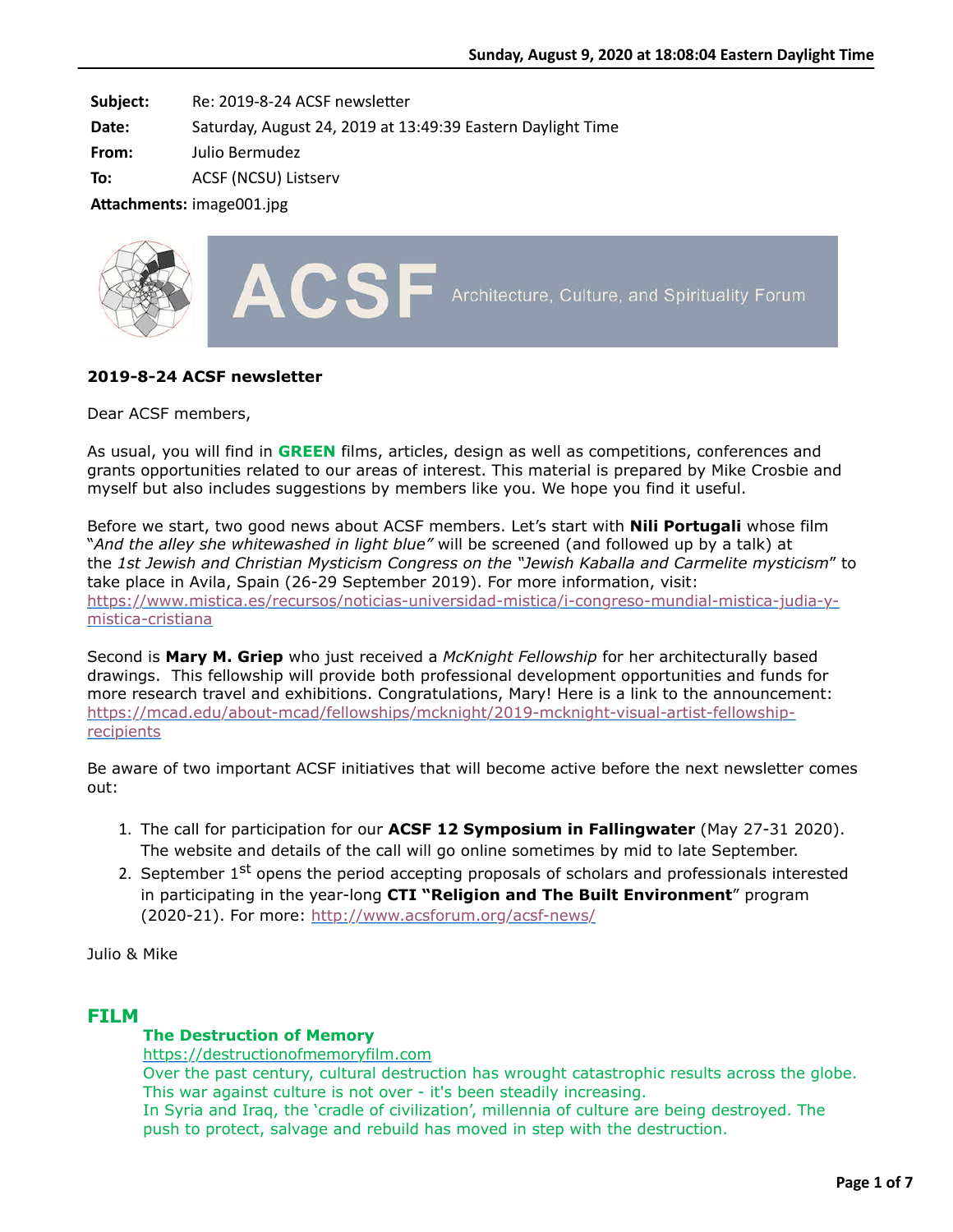Legislation and policy have played a role, but heroic individuals have fought back, risking and losing their lives to protect not just other human beings, but our cultural identity - to save the record of who we are.

## **This Film Tells the True Story of the Women of the Bauhaus**

[https://www.archdaily.com/920856/this-film-tells-the-true-story-of-the-women-of-the](https://www.archdaily.com/920856/this-film-tells-the-true-story-of-the-women-of-the-bauhaus?utm_medium=email&utm_source=ArchDaily%20List&kth=2,689,702)bauhaus?utm\_medium=email&utm\_source=ArchDaily%20List&kth=2,689,702 In 1919, the creation of the Bauhaus school in Germany marked an important moment in the history of architecture, one that would ignite innumerable debates about architecture and design for years to come. This school, which later became more of a movement than an institution, faced an array of political resistance throughout its existence, eventually closing its doors in 1933 during the Nazi regime. However, the knowledge instilled by the Bauhaus transcended time and space to travel across the globe and make its mark on cities worldwide.

### **4 Films to Explore Postmodernism in Architecture and Urbanism**

[https://www.archdaily.com/921250/4-films-to-explore-postmodernism-in-architecture-and](https://www.archdaily.com/921250/4-films-to-explore-postmodernism-in-architecture-and-urbanism?utm_medium=email&utm_source=ArchDaily%20List&kth=2,689,702)urbanism?utm\_medium=email&utm\_source=ArchDaily%20List&kth=2,689,702 "Films have been studied by architects and other professionals who are interested in the field of architecture and urbanism because they offer a more subtle and responsive perspective of our discipline," Finnish Architect and Professor Juhani Pallasmaa tells us. Through its technical and aesthetical particularities, the cinema can go beyond simple representation to be a powerful instrument for conveying ideas and concepts related to architecture and urban space.

# **GENERAL ARTICLES** *(about general social, cultural, etc. issues)*

# **Famed Yale computer science professor quits believing Darwin's theories**

[https://www.thecollegefix.com/famed-yale-computer-science-professor-quits-believing](https://www.thecollegefix.com/famed-yale-computer-science-professor-quits-believing-darwins-theories/)darwins-theories/

David Gelernter, a famed Yale University professor, has publicly renounced his belief in Charles Darwin's theory of evolution, calling it a "beautiful idea" that has been effectively disproven.

## **Podcasts: Are You a Spiritual Searcher?**

https://www.nytimes.com/2019/06/21/arts/spirituality-podcasts.html?

[rref=collection%2Ftimestopic%2FReligion%20and%20Belief&action=click&contentCollection=](https://www.nytimes.com/2019/06/21/arts/spirituality-podcasts.html?rref=collection%2Ftimestopic%2FReligion%20and%20Belief&action=click&contentCollection=timestopics®ion=stream&module=stream_unit&version=latest&contentPlacement=7&pgtype=collection) timestopics&region=stream&module=stream\_unit&version=latest&contentPlacement=7&pgty pe=collection

Even as organized religion declines, "spirituality's grip" is tight for many, and there are podcasts dedicated to spiritual searching.

## **Spiritual Practices That You Can 'Pick and Choose'**

[https://www.latimes.com/health/la-he-millennials-religion-zodiac-tarot-crystals-astrology-](https://www.latimes.com/health/la-he-millennials-religion-zodiac-tarot-crystals-astrology-20190710-story.html)20190710-story.html

Have millennials replaced religions with astrology and crystals?

## **Resting, Reflection, and Recovery**

[https://www.patheos.com/blogs/strategicmonk/2019/08/17/practices-from-the-inside-out](https://www.patheos.com/blogs/strategicmonk/2019/08/17/practices-from-the-inside-out-reflecting-resting-recovery/)reflecting-resting-recovery/ The author Greg Richardson contemplates the spiritual importance of rest and reflection in

recovering our own lives.

## **Thinking About Death**

https://www.nytimes.com/2019/07/25/well/live/living-intimately-with-thoughts-ofdeath.html? [rref=collection%2Ftimestopic%2FReligion%20and%20Belief&action=click&contentCollection=](https://www.nytimes.com/2019/07/25/well/live/living-intimately-with-thoughts-of-death.html?rref=collection%2Ftimestopic%2FReligion%20and%20Belief&action=click&contentCollection=timestopics®ion=stream&module=stream_unit&version=latest&contentPlacement=3&pgtype=collection) timestopics&region=stream&module=stream\_unit&version=latest&contentPlacement=3&pgty pe=collection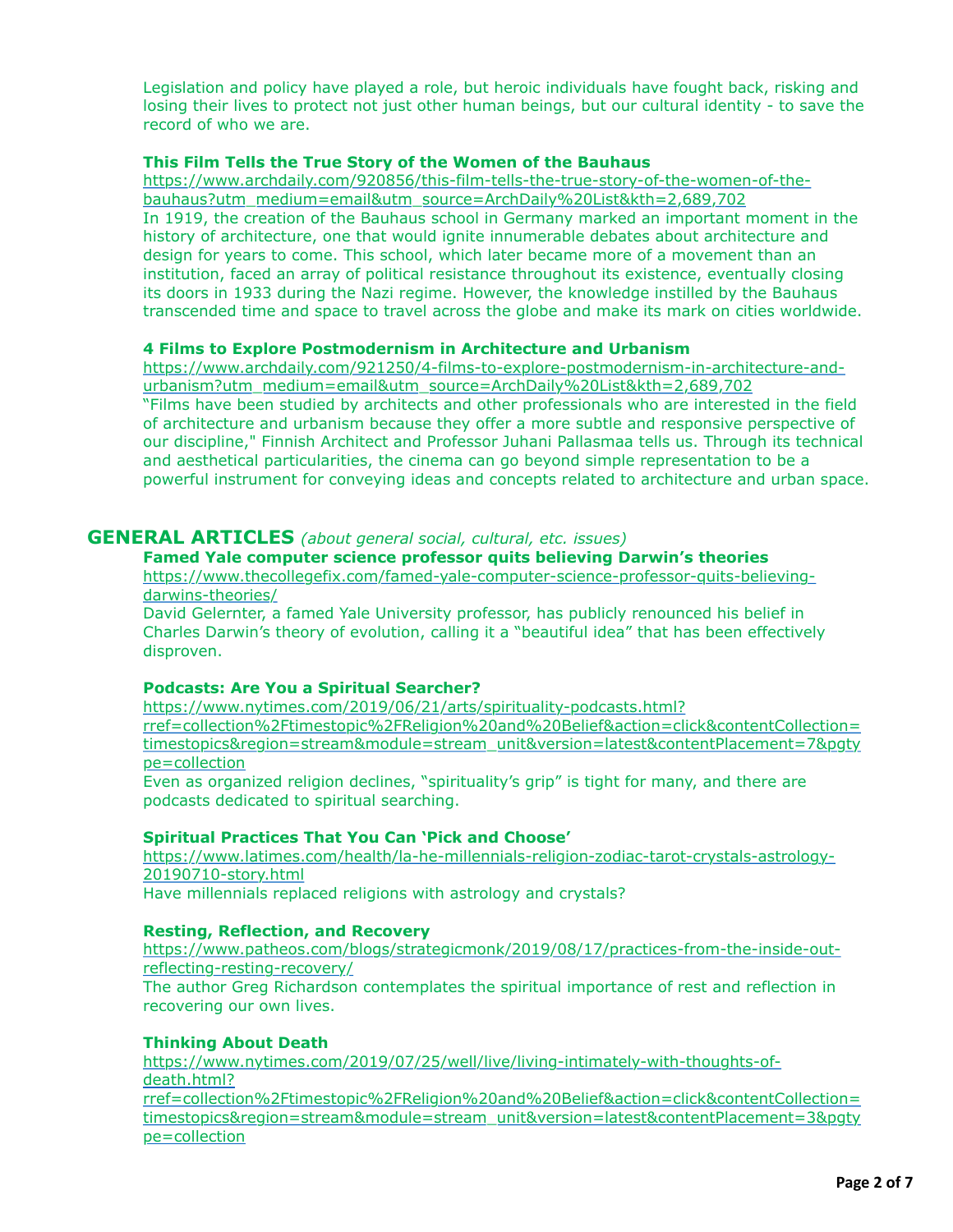The writer reflects on the meaning of personal demise (including a "death attitude profile" questionnaire you can complete!).

# **SPECIFIC ARTICLES** *(more directly related to ACSF)*

## **Day-VII Architecture: How the Architecture of Polish Churches Developed in a Secular Socialist State**

[https://www.archdaily.com/922363/day-vii-architecture-how-the-architecture-of-polish](https://www.archdaily.com/922363/day-vii-architecture-how-the-architecture-of-polish-churches-developed-in-a-secular-socialist-state?utm_medium=email&utm_source=ArchDaily%20List&kth=2,689,702)churches-developed-in-a-secular-socialist-state?

utm\_medium=email&utm\_source=ArchDaily%20List&kth=2,689,702

In the mid-to-late 20th century, a secular, socialist Poland served as the backdrop for the construction of thousands of Catholic churches. In their book Day-VII Architecture, Izabela Cichonska, Karolina Popera, and [Kuba Snopek](https://www.archdaily.com/tag/kuba-snopek) analyze the paradoxical facets of this architecture born at the intersection of secularity and religion, charting how its development was influenced by liturgical reform, political movements, and the growth of postmodernism.

### **Socially-Organized Housing: Biophilia, Connectivity, and Spirituality**

[https://www.archdaily.com/922149/socially-organized-housing-biophilia-connectivity-and](https://www.archdaily.com/922149/socially-organized-housing-biophilia-connectivity-and-spirituality)spirituality

This time, the proposal focuses on how human health and well-being depend on the geometry of the environment. Check the previously published pieces and the new article, below.

### **Cathedrals as Amusements**

<https://www.nytimes.com/2019/08/13/world/europe/uk-norwich-cathedral.html> The venerable sacred spaces of England have something new in store for visitors, who might not be expecting to play mini-golf in the nave.

### **Contemplative and Active Lives are One**

[https://www.patheos.com/blogs/ordinarymystic/2019/07/the-contemplative-and-active-lives](https://www.patheos.com/blogs/ordinarymystic/2019/07/the-contemplative-and-active-lives-are-one/)are-one/

Have you fallen into the "Busy Trap"? The author reflects on how contemplative practice might exist within a life of action.

### **'Kosher Sex Store' Combines Intimacy with Spirituality**

[https://www.washingtonpost.com/world/middle\\_east/worlds-first-kosher-sex-store-seeks-to](https://www.washingtonpost.com/world/middle_east/worlds-first-kosher-sex-store-seeks-to-give-intimacy-a-spiritual-revolution/2019/08/03/a33da018-ae22-11e9-9411-a608f9d0c2d3_story.html)give-intimacy-a-spiritual-revolution/2019/08/03/a33da018-ae22-11e9-9411 a608f9d0c2d3\_story.html

The first and only kosher sex store in the world suggests connections between intimacy and spirituality whatever one's religious beliefs.

## **Faith on the Road: Vacation Opportunities to Visit Remarkable Churches**

[http://www.ncregister.com/daily-news/faith-on-the-road-vacation-opportunities-to-visit](http://www.ncregister.com/daily-news/faith-on-the-road-vacation-opportunities-to-visit-remarkable-churches)remarkable-churches

One of the blessings of our Catholic faith is the extensive opportunities to keep our Sunday obligation and to visit some amazing sacred places, too  $-$  including on vacation.

### **Is Feminism Compatible With Architecture and Urban Planning?**

[https://www.archdaily.com/922613/is-feminism-compatible-with-architecture-and-urban](https://www.archdaily.com/922613/is-feminism-compatible-with-architecture-and-urban-planning?utm_medium=email&utm_source=ArchDaily%20List&kth=2,689,702)planning?utm\_medium=email&utm\_source=ArchDaily%20List&kth=2,689,702 The feminine experience and its contributions in different fields of knowledge have experienced increasing acceptance, being mostly praised. The voice of architects, academics, designers, urban planners and activists has gained strength in view of the relevant reception of issues such as inclusion and gender perspective, in the face of challenges that test the great cities of the world and their inhabitants

### **More tee, vicar? Rochester Cathedral installs mini-golf course to attract new worshippers**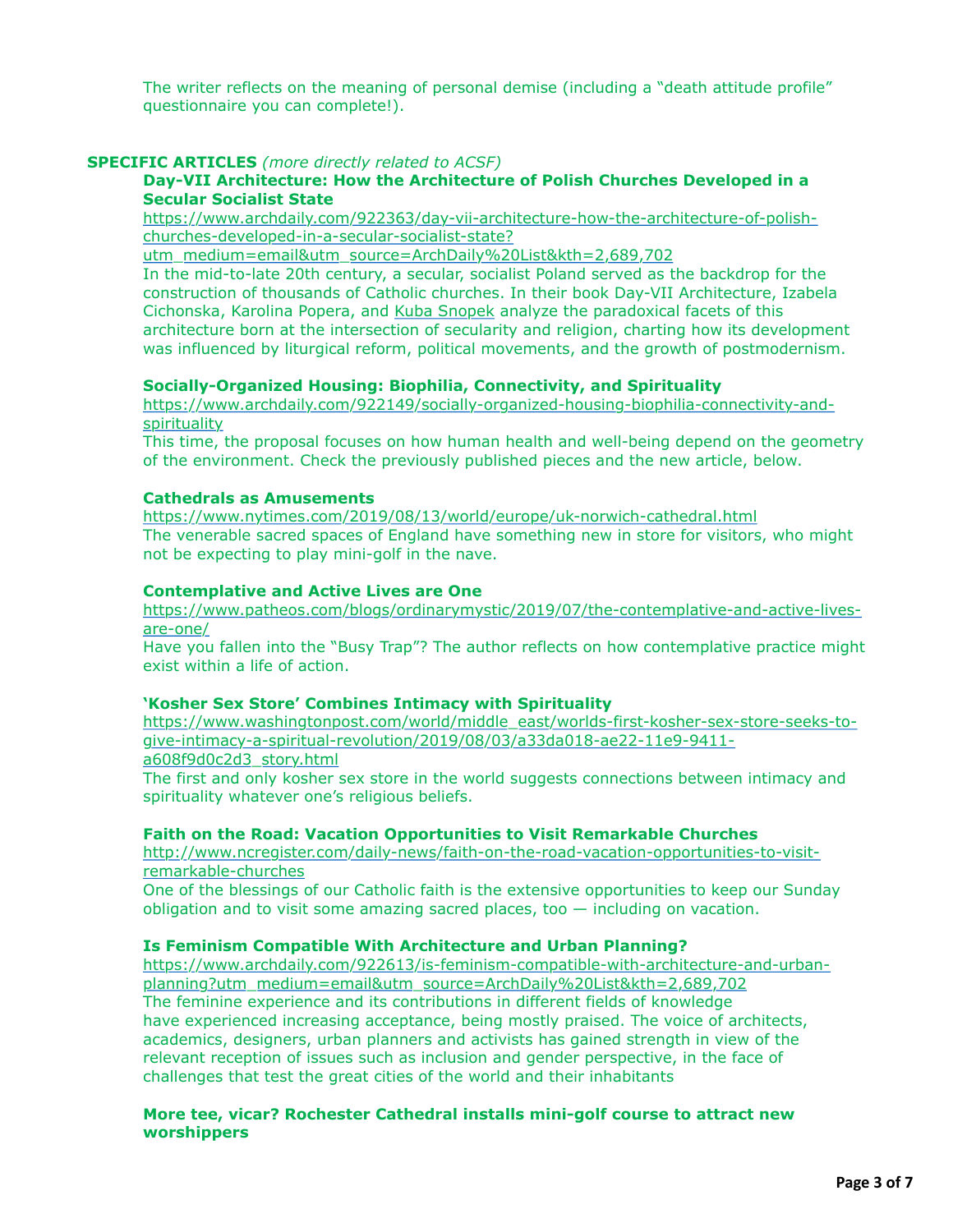[https://www.itv.com/news/2019-07-30/more-tee-vicar-rochester-cathedral-installs-mini-golf](https://www.itv.com/news/2019-07-30/more-tee-vicar-rochester-cathedral-installs-mini-golf-course-to-attract-new-worshippers-to-the-fairways-to-heaven/)course-to-attract-new-worshippers-to-the-fairways-to-heaven/

It's not unusual for golfers to offer up a quick prayer as they approach a crucial putf but Rochester Cathedral has taken seeking divine intervention to the next level. It's installed a crazy golf course in the nave - to encourage a new generation of worshippers

to seek a holy in one.

### **Ban tourists to protect sacred sites, say Australia's indigenous people**

<http://news.trust.org/item/20190809060439-3b1bl/>

From mountains to beaches, Aboriginal groups across Australia are pushing back against public access to heritage sites, in an attempt to preserve areas of historical and spiritual importance.

## **Part Of The Renwick's Burning Man Exhibit Will Be Burned In The Desert This Year**

[https://dcist.com/story/19/08/13/part-of-the-renwicks-burning-man-exhibit-will-be-burned](https://dcist.com/story/19/08/13/part-of-the-renwicks-burning-man-exhibit-will-be-burned-in-the-desert-this-year/)in-the-desert-this-year/

Tens of thousands of wooden squares—inscribed with expressions of loss, sorrow, memory, hope—are making their way from the District to Burning Man, and they aren't just metaphorically heavy. The collection weighs nearly a ton.

# **DESIGN**

## **Competition Winners of the Pavilosta Poet Huts Revealed**

[https://bustler.net/news/7366/bee-breeders-announces-the-winning-projects-for-the](https://bustler.net/news/7366/bee-breeders-announces-the-winning-projects-for-the-pavilosta-poet-huts-competition)pavilosta-poet-huts-competition Four winning designs for poet sanctuaries on a site in Latvia are showcased.

### **Mosque Architect Wins Tamayouz Award**

[https://bustler.net/news/7435/rasem-badran-wins-2019-tamayouz-lifetime-achievement](https://bustler.net/news/7435/rasem-badran-wins-2019-tamayouz-lifetime-achievement-award-for-architecture)award-for-architecture

Rasem Badran—a designer of mosques and theorist on how architecture affects the emotional and psychological wellbeing of its users—wins coveted award.

## **At Notre-Dame, a Statement of Rebirth**

<https://www.surfacemag.com/articles/gensler-notre-dame/> Ravaged by a fire earlier this year, the historic cathedral receives a pop-up place of worship designed by Gensler

## **ABU DHABI FLAMINGO OBSERVATION TOWER**

<https://beebreeders.com/architecturecompetitions/flamingotower>

The Al Wathba Wetland Reserve located 40 kilometers southeast of Abu Dhabi. Established in 1998, it is comprised of five square kilometers of wetlands, salt flats, and fossilized sands and dunes. The reserve is known for an array of plant and animal species, such as the blackwinged stilt and the indigenous spiny-tailed lizard. The Al Wathba Wetland Reserve's most notable visitors are the flamingo flocks that migrate here each winter by the thousands. Flamingos stay close to salty bodies of shallow water, build their nests at the water's edges, and search for food within the water.

### **Pink Seesaws Installed along US-Mexico Border**

[https://www.archdaily.com/922104/pink-seesaws-installed-along-us-mexico-border?](https://www.archdaily.com/922104/pink-seesaws-installed-along-us-mexico-border?utm_medium=email&utm_source=ArchDaily%20List&kth=2,689,702) utm\_medium=email&utm\_source=ArchDaily%20List&kth=2,689,702

Two design professors have designed and built a set of fluorescent pink seesaws along the US-Mexico border, seeking to evoke a concept of unity and play between the two sides. As reported by "The Guardian", the set was installed along the steel border fence on the outskirts of El Paso, Texas, and Ciudad Juárez, Mexico.

## **SKYHIVE 2019 SKYSCRAPER CHALLENGE COMPETITION RESULTS**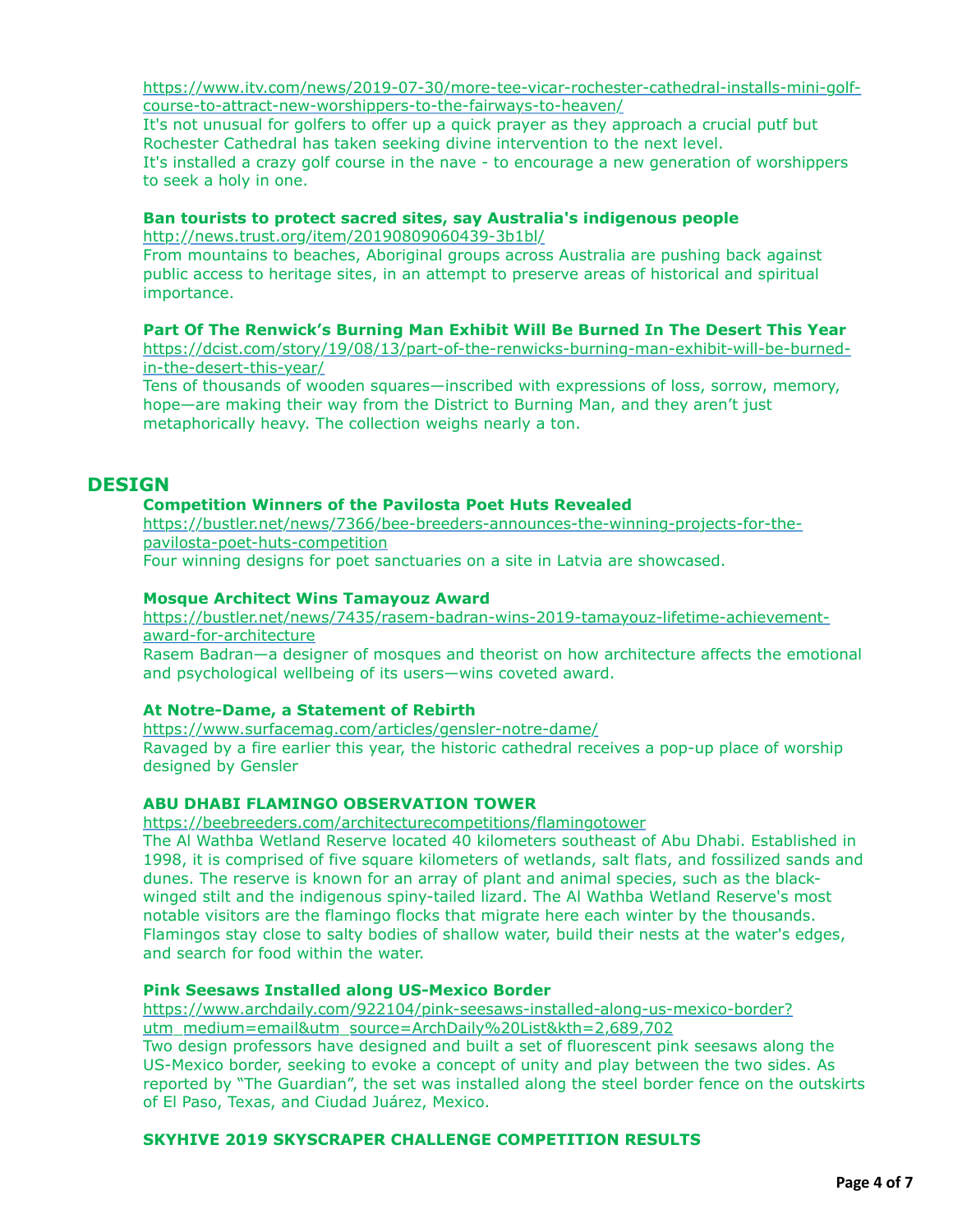<https://beebreeders.com/architecturecompetitions/skyhive2019>

The SKYHIVE 2019 Skyscraper Challenge is the second annual architecture competition intended to generate design ideas for iconic high rise buildings in cities around the globe. As part of this design series, participants are encouraged to incorporate new technologies, materials, forms, spatial organizations, and construction systems in their designs for a skyscraper.

### **The Best Architecture Projects of 2019 According to Time Magazine**

[https://www.archdaily.com/923531/the-best-architecture-projects-of-2019-according-to](https://www.archdaily.com/923531/the-best-architecture-projects-of-2019-according-to-time-magazine?utm_medium=email&utm_source=ArchDaily%20List&kth=2,689,702)time-magazine?utm\_medium=email&utm\_source=ArchDaily%20List&kth=2,689,702 The World's Greatest Places of 2019 list by Time magazine celebrates 100 destinations in the world to visit, stay, eat and drink. Selected by the global team of editors of the publication, the places have been evaluated based on quality, originality, innovation, sustainability and social impact.

# **GRANTS**

### **Art Seeking Understanding**

<http://www.transpositions.co.uk/call-for-proposals-art-seeking-understanding/> The Templeton Religion Trust is seeking proposals for this new program initiative, "to conceive and design empirical and statistical studies of the cognitive significance of the arts with respect to spiritual realities and the discovery of new spiritual informant."

# **CONFERENCES**

### **International Congress on Medieval Studies**

Western Michigan University, May 7-10, 2020

Special Session- Medieval Ecclesiastical Architecture: Meaning and Sentiment in Stone and **Heart** 

The recent fire at the Cathedral of Notre Dame de Paris has sparked much discussion on the spiritual meaning and sentiment that medieval churches convey and evoke. How is it that medieval church builders had such an acute awareness and innate sense in why and how a medieval church building expresses the faith to the point of personal commitment to the faith and attachment to the building itself? Why and how do the law of belief and the law of prayer relate in essence to the law of building and the law of living (lex credendi, lex orandi, lex aedificandi, lex vivendi)? This session will propose and explore answers.

Those interested in presenting a paper on this topic should consult the Medieval Institute's website for proposal guidelines, forms, eligibility,

etc., <https://wmich.edu/medievalcongress/events>. A Congress paper proposal comprises a one-page abstract of the proposed paper and a completed Participant Information Form, submitted to the session organizer by September 15, 2020. (The Participant Information Form notes that would-be paper givers pledge that they will attend the Congress to deliver their papers in person, should they be accepted.) See website for more information. Session Organizer: Richard Nicholas, Ph.D. [rnicholas@stfrancis.edu,](mailto:rnicholas@stfrancis.edu) tel. 815-740-3522

### **Creativity and Reality. The Art of Building Future Cities**

**Conference** 18th to 19th December 2019 Rome, Italy, Italy Website:<https://www.iconaconference.com/> Contact person: [organization@iconaconference.com](mailto:organization@iconaconference.com)

**IConA International Conference on Architecture presents the 1st conference on the theme "CREATIVITY and REALITY. The art of building the future cities"** Rome, 18th and 19th December 2019.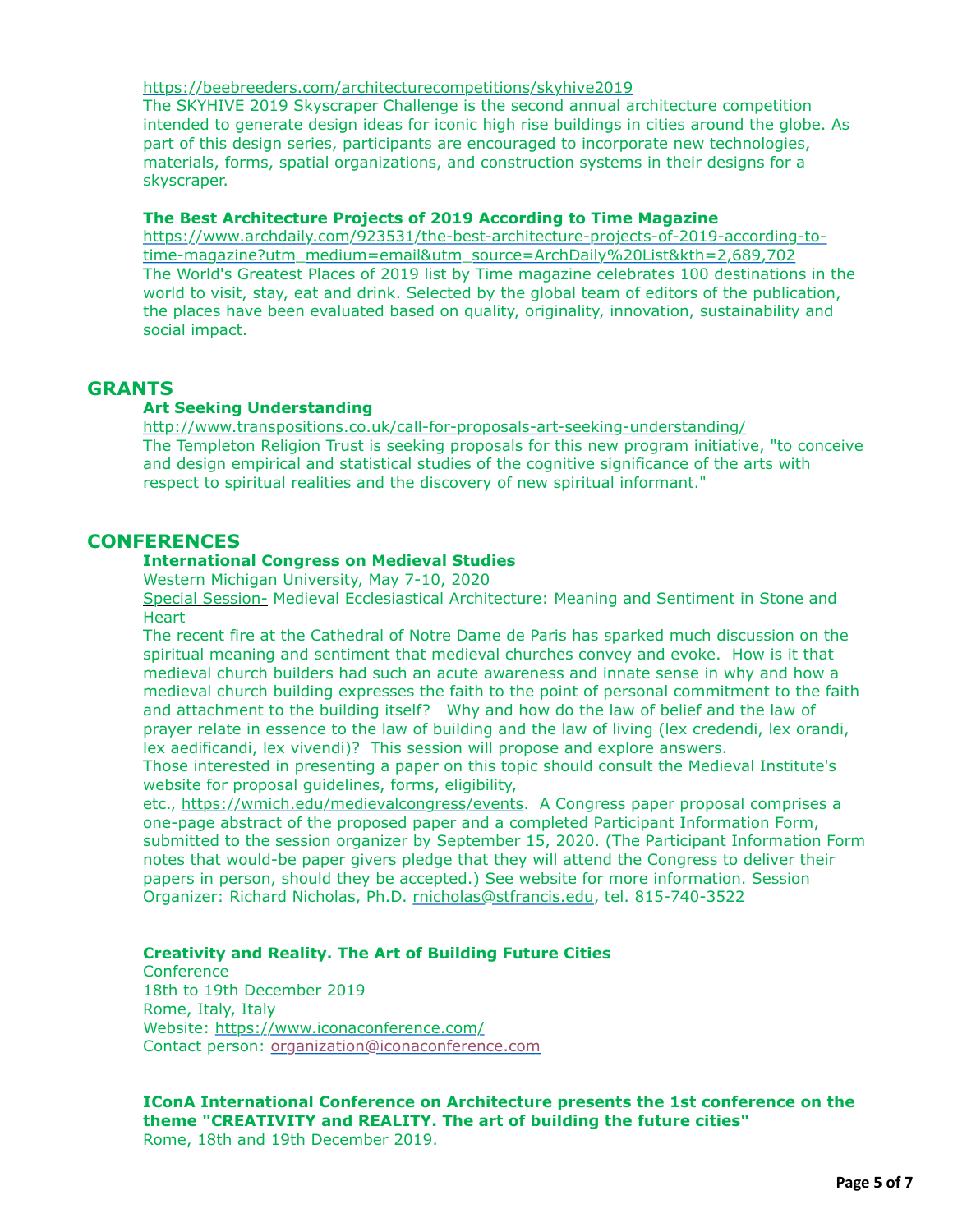Organized by: ICONA2019 Deadline for abstracts/proposals: 15th September 2019

### **Fashion, Body and Culture International Conference**

**Conference** 15th to 15th February 2020 London, United Kingdom Website: [https://fashion.lcir.co.uk](https://fashion.lcir.co.uk/) Contact person: Elmer de Vos Applying diverse methods from across disciplines the conference will explore fashion and style in wide-ranging contexts. It will examine connections between fashion, body and culture and will focus on dress, cosmetics, coiffure and body alterations. Organized by: London Centre for Interdisciplinary Research Deadline for abstracts/proposals: 20th October 2019

### **The Aesthetics of Decay: Creative Modes of Destruction**

**Conference** 22nd to 22nd February 2020 Oxford, United Kingdom Website: [http://aesthetics.decay.lcir.co.uk](http://aesthetics.decay.lcir.co.uk/) Contact person: Dr Olena Lytovka The conference will explore different approaches to conceive decay as an aesthetic phenomenon. Organized by: London Centre for Interdisciplinary Research Deadline for abstracts/proposals: 10th October 2019

### **Somewhere in Between: Borders and Borderlands**

**Conference** 25th to 25th April 2020 Oxford, United Kingdom Website: [https://borders.lcir.co.uk](https://borders.lcir.co.uk/) Contact person: Dr Konstantinos Karatzas The conference will seek to analyse the processes of border-making and border permeability in contemporary societies through various forms. We seek to explore the historical origins of borders and their role in today's global environment. Organized by: London Centre for Interdisciplinary Research Deadline for abstracts/proposals: 10th November 2019

### **Pilgrimages and Tourism International Conference**

**Conference** 13th to 14th June 2020 Oxford, United Kingdom Website: [https://tourism.lcir.co.uk](https://tourism.lcir.co.uk/) Contact person: Dr Anna Hamling This conference seeks to explore, analyse and discuss the complex concepts of pilgrimages and tourism. What is a pilgrimage? Do pilgrimages contribute to the sense of community and belonging? Is tourism a transformative experience? Organized by: London Centre for Interdisciplinary Research Deadline for abstracts/proposals: 10th November 2019

### **IFLA-CL WG International Symposium on "Historic Cultural Landscapes: Succession, Sustenance and Sustainability":**